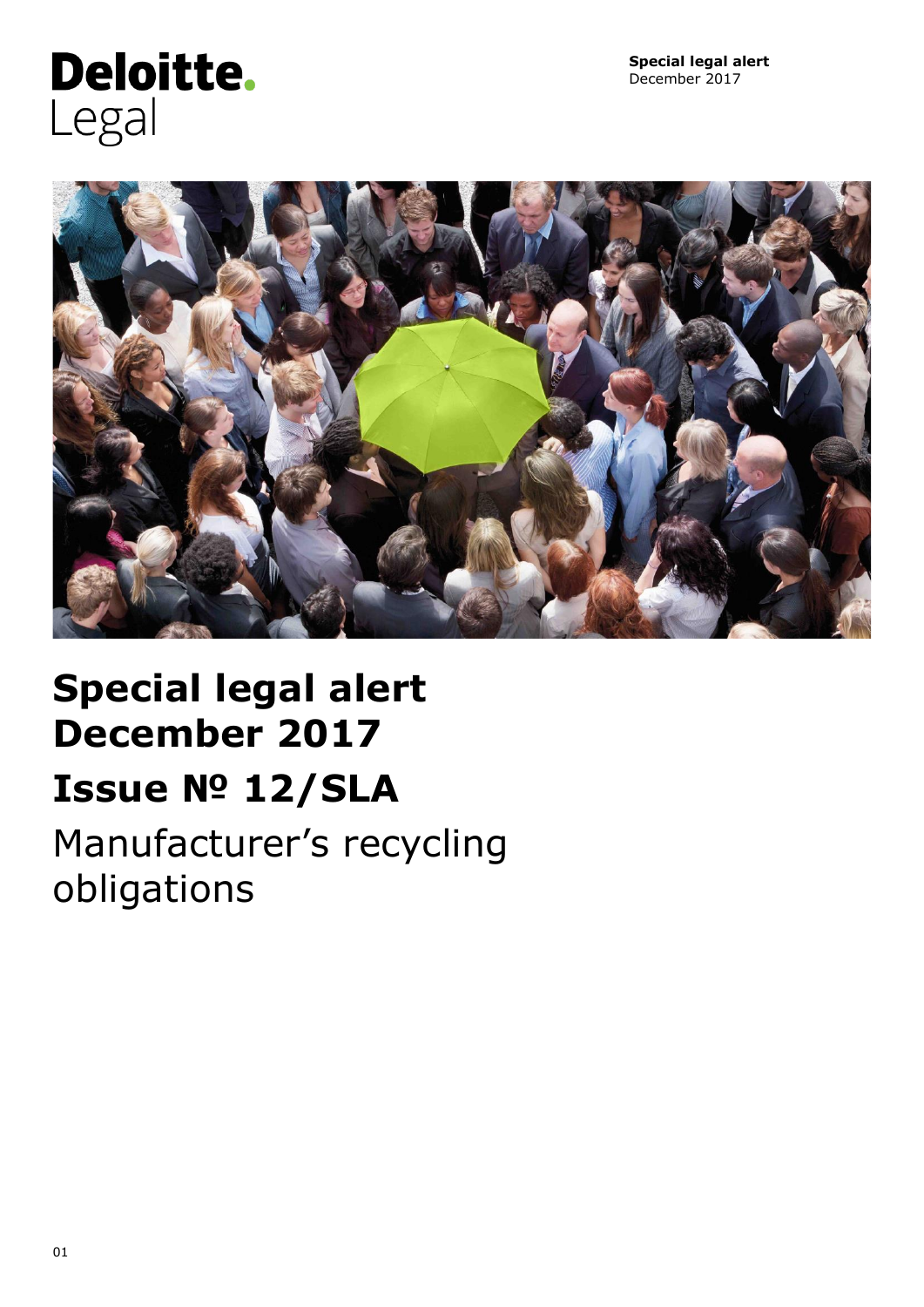#### **Dear friends,**

In this issue, we will be discussing the issue of manufacturer's and importers recycling liability.

Since 1 January 2016, Kazakhstan has been imposing a recycling charge on manufacturers and importers.

A list of products (goods) for which such recycling liability is applicable has been in place since 1 January 2016<sup>1</sup>. It includes ground transport, unvulcanised rubber, rubber and items made from it, accumulator cells and batteries, oil and lubricants; plastic, glass, paper, cardboard, aluminium and metal packaging, and electrical equipment. However, the method for calculating and setting rates has only been approved for motor vehicles, with rates for rubber, lubricants, accumulator cells and packaging recycling due to be approved in 2018.

The recycling programme's operator is Operator ROP LLP<sup>2</sup>, which is responsible for collecting payments and manages them.

The charge for packaging is currently being discussed by business representatives – major manufacturers and importers on various platforms, to find the best approach and rates.<sup>3</sup> The expectation is that the charge will be introduced in 2018.

Payers will have to conclude an agreement with ROP and apply to import goods, which can be done at the moment the goods are imported or prior to import through the Internet. 4

ROP is also responsible for tracking whether importers and manufacturers have paid the charge correctly. It receives quarterly details, such as the name, codes, volume and value of imported/manufactured products, from the environmental authorities, which in turn receive them from the state revenue authorities. 5

Thus, ROP has mechanisms to monitor unscrupulous importers and the authority to impose administrative fines of between 10 and 200 MCI for each violation<sup>6</sup>, which may be significant for large parties of goods.

Having said that, the charge is not the only way for manufacturers and importers to meet their recycling obligations. By law, they can be exempt from the charge if they have their own system for collecting and processing recycling waste. <sup>7</sup> Any such system would

have to be owned by the manufacturer or importer, i.e. it cannot be outsourced.

According to official ROP information, manufacturers of oil and packaging, at least 30% of which is processed and recycled in Kazakhstan, and the manufacturers and importers of goods producers in Kazakhstan and (or) imported into Kazakhstan, and sold outside of Kazakhstan, are also exempt from the charge.<sup>8</sup>

When goods are imported into Kazakhstan, the importer is responsible for paying the charge, and not the manufacturer. Consequently, companies not importing goods into Kazakhstan themselves, but through distributors acting as importers, will not have to pay.

<sup>6</sup> Art. 344-1 Code of the republic of Kazakhstan on Administrative offenses dated 5 July 2014 № 235-V point 8 of the Government Resolution of the Republic of Kazakhstan dated 27 January 2017 № 28 «*On the Approval of Rules of Realisation of Additional Manufacturer (Importer) Liability*

ł

<sup>&</sup>lt;sup>1</sup> Order of the Acting Minister for Energy Nº 695 dated 4 December 2015 *On the Approval of a List of Products (Goods) Subject to Additional Manufacturer (Importer) Liability*

<sup>2</sup> Government Resolution № 1137 dated 30 December 2015 <sup>3</sup> [http://www.eurobak.kz/event/view/fmcg-committee](http://www.eurobak.kz/event/view/fmcg-committee-meeting-extended-producer-responsibility-issues)[meeting-extended-producer-responsibility-issues](http://www.eurobak.kz/event/view/fmcg-committee-meeting-extended-producer-responsibility-issues)

<sup>4</sup> Official Operator ROP LLP website - https://recycle.kz/ <sup>5</sup> Government Resolution № 28 27 January 2016 *On the Approval of Rules for introducing Additional Manufacturer (Importer) Liability*

<sup>8</sup> Official Operator ROP LLP website<https://recycle.kz/>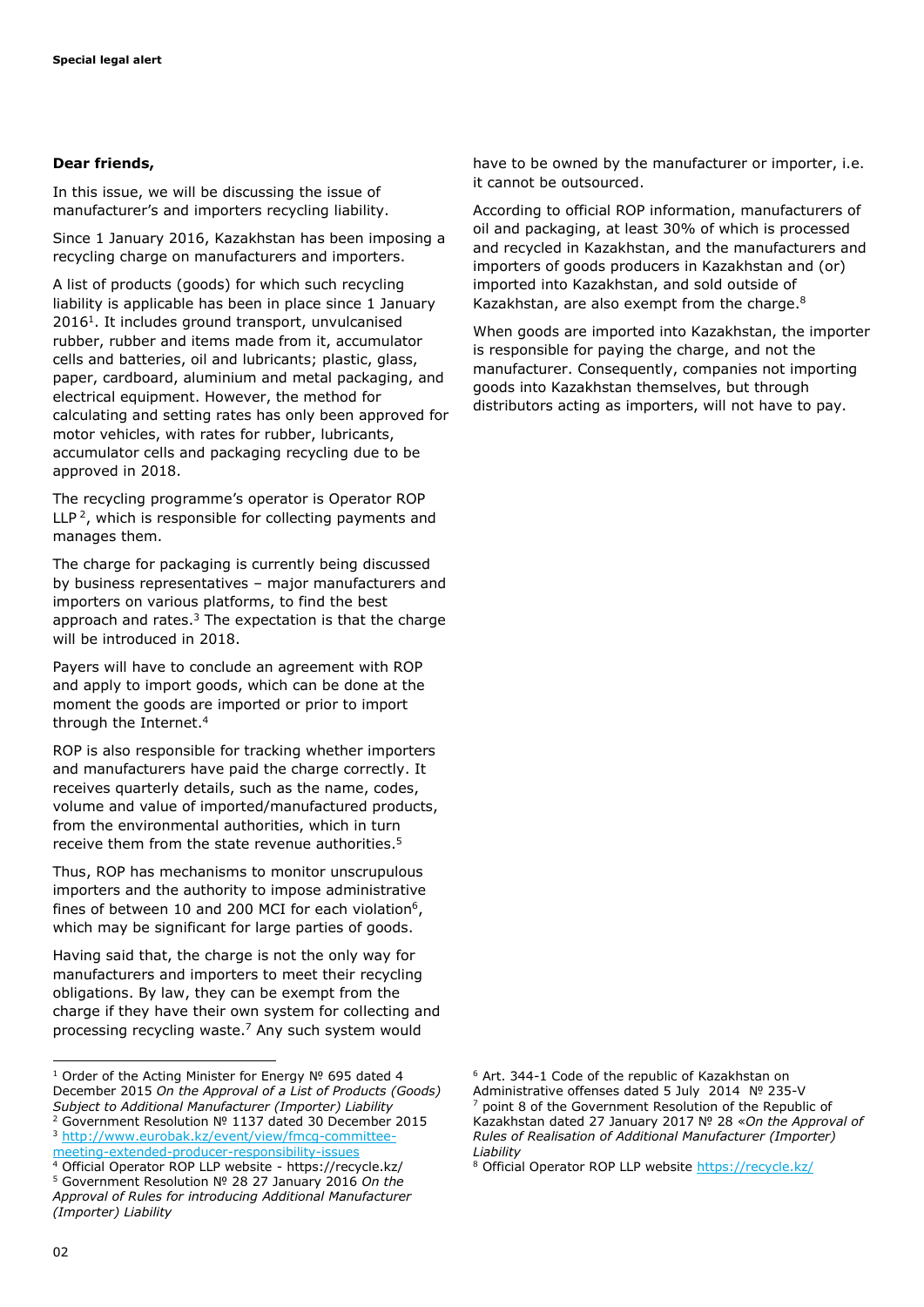- The Special Legal Alert provides an in-depth analysis of the most significant amendments and changes planned to be introduced into legislative acts regulating business across a wide range of sectors. Our main objective is to inform our active and potential clients of the new developments in various areas of law.
- Deloitte is not responsible or liable for the use of the information contained in the Special Legal Alert.
- The information contained in the Special Legal Alert contains comments and conclusions based exclusively on information received from open sources.
- Even though the Special Legal Alert covers topics of a legal nature, it is not a legal conclusion on any of the issues discussed in it.
- The aim of the Special Legal Alert is to provide information of a general nature. Deloitte does not accept management decisions for anyone having read the Special Legal Alert, and also does not take responsibility for any decisions taken based on the details provided in the Special Legal Alert. Our conclusions are of an exclusively informative nature. Anyone having read the Special Legal Alert will be responsible for any decisions taken to implement or refuse to implement recommendations and advice, if contained in the Special Legal Alert.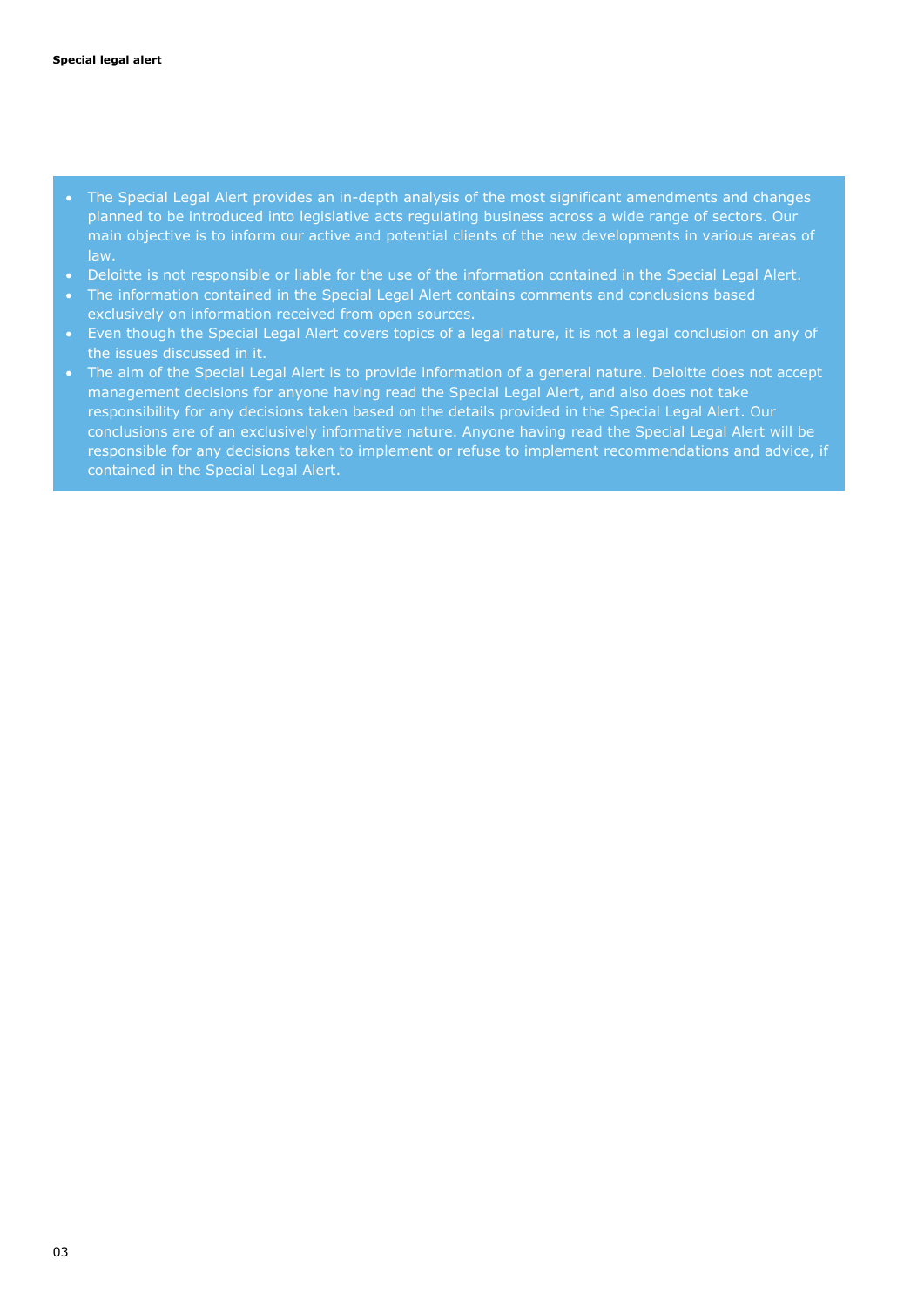## How Deloitte can help

Deloitte Legal will be glad to provide detailed advice on any questions you may have after reading this Special Legal Alert. The contact details of the main team members are shown below.

The Deloitte Legal team provides unique legal advisory services in various spheres, such as:

Corporate Law

M&A transactions, investment support

Environmental Law

Labour Law and Immigration

Commercial Law:

- Contractual relations
- Licensing and Regulatory
- Real Estate

 $\blacktriangleright$ 

Legal Due Diligence

Restructuring, liquidation, insolvency